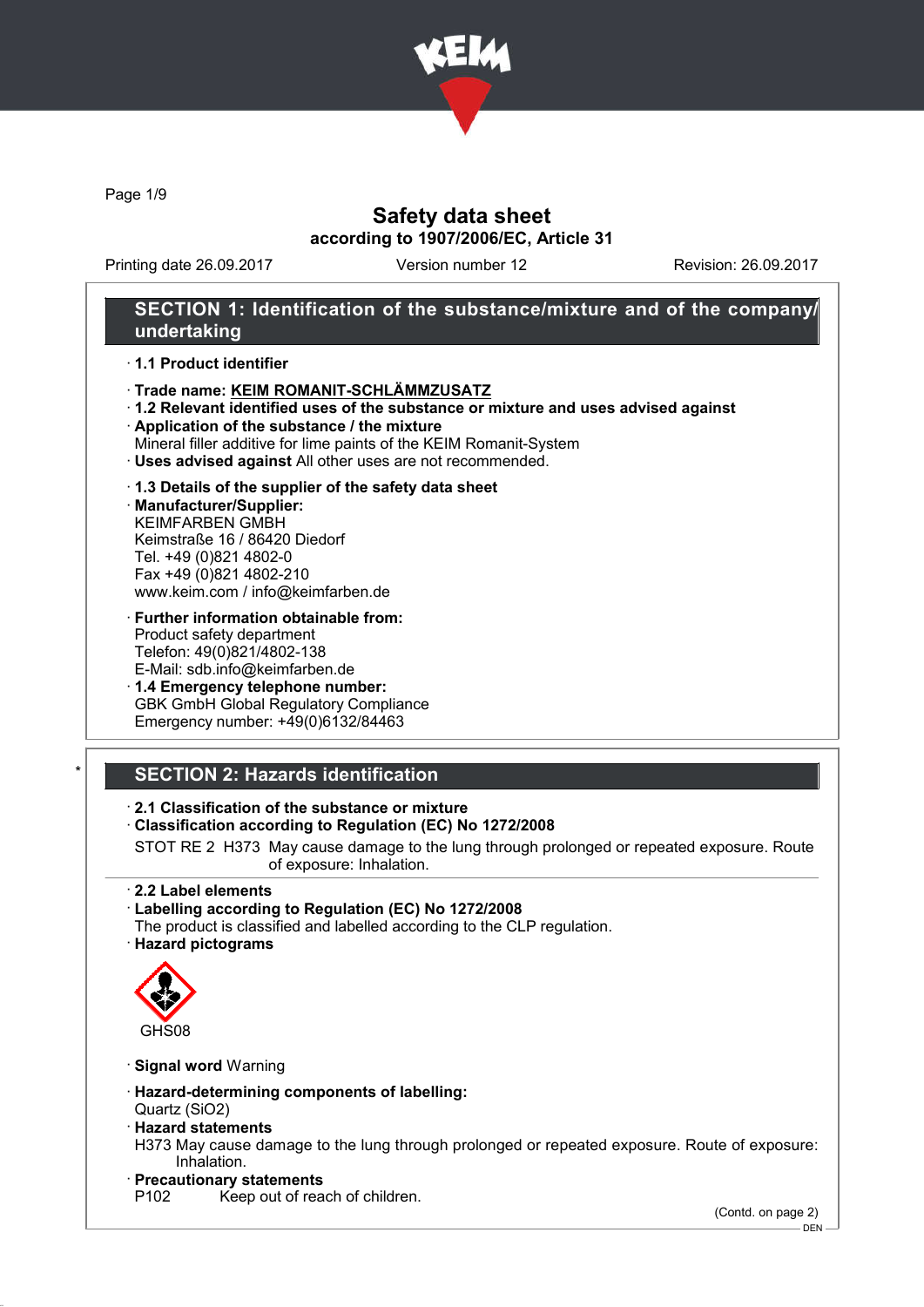

Page 2/9

# Safety data sheet according to 1907/2006/EC, Article 31

Printing date 26.09.2017 Version number 12 Revision: 26.09.2017

### Trade name: KEIM ROMANIT-SCHLÄMMZUSATZ

|                   | (Contd. of page 1)                                                                                     |
|-------------------|--------------------------------------------------------------------------------------------------------|
| P <sub>280</sub>  | Wear protective gloves/protective clothing/eye protection/face protection.                             |
| P <sub>260</sub>  | Do not breathe dust.                                                                                   |
| P <sub>271</sub>  | Use only outdoors or in a well-ventilated area.                                                        |
|                   | P304+P340 IF INHALED: Remove person to fresh air and keep comfortable for breathing.                   |
| P314              | Get medical advice/attention if you feel unwell.                                                       |
| P <sub>501</sub>  | Dispose of contents/container in accordance with local/regional/national/international<br>regulations. |
| 2.3 Other hazards |                                                                                                        |
|                   | · Results of PBT and vPvB assessment                                                                   |

· PBT: Not applicable.

· vPvB: Not applicable.

## SECTION 3: Composition/information on ingredients

- · 3.2 Mixtures
- · Description: Mineral mixture

Dangerous components:

CAS: 14808-60-7 EINECS: 238-878-4 Quartz (SiO2) STOT RE 1, H372 (≤ 1.5%)

Additional information:

This product contains <1.5 % respirable crystalline quarz.

For the wording of the listed hazard phrases refer to section 16.

# SECTION 4: First aid measures

· 4.1 Description of first aid measures · General information: No special measures required. When seeing the doctor we suggest to present this safety data sheet. · After inhalation: Supply fresh air; consult doctor in case of complaints. · After skin contact: Immediately wash with water and soap and rinse thoroughly. Do not use solvents or thinners. If skin irritation continues, consult a doctor. · After eye contact: Rinse opened eye for several minutes under running water. Then consult a doctor. · After swallowing: Rinse mouth and throat well with water. Do not induce vomiting; call for medical help immediately. · 4.2 Most important symptoms and effects, both acute and delayed No further relevant information available. · 4.3 Indication of any immediate medical attention and special treatment needed No further relevant information available. DEN

(Contd. on page 3)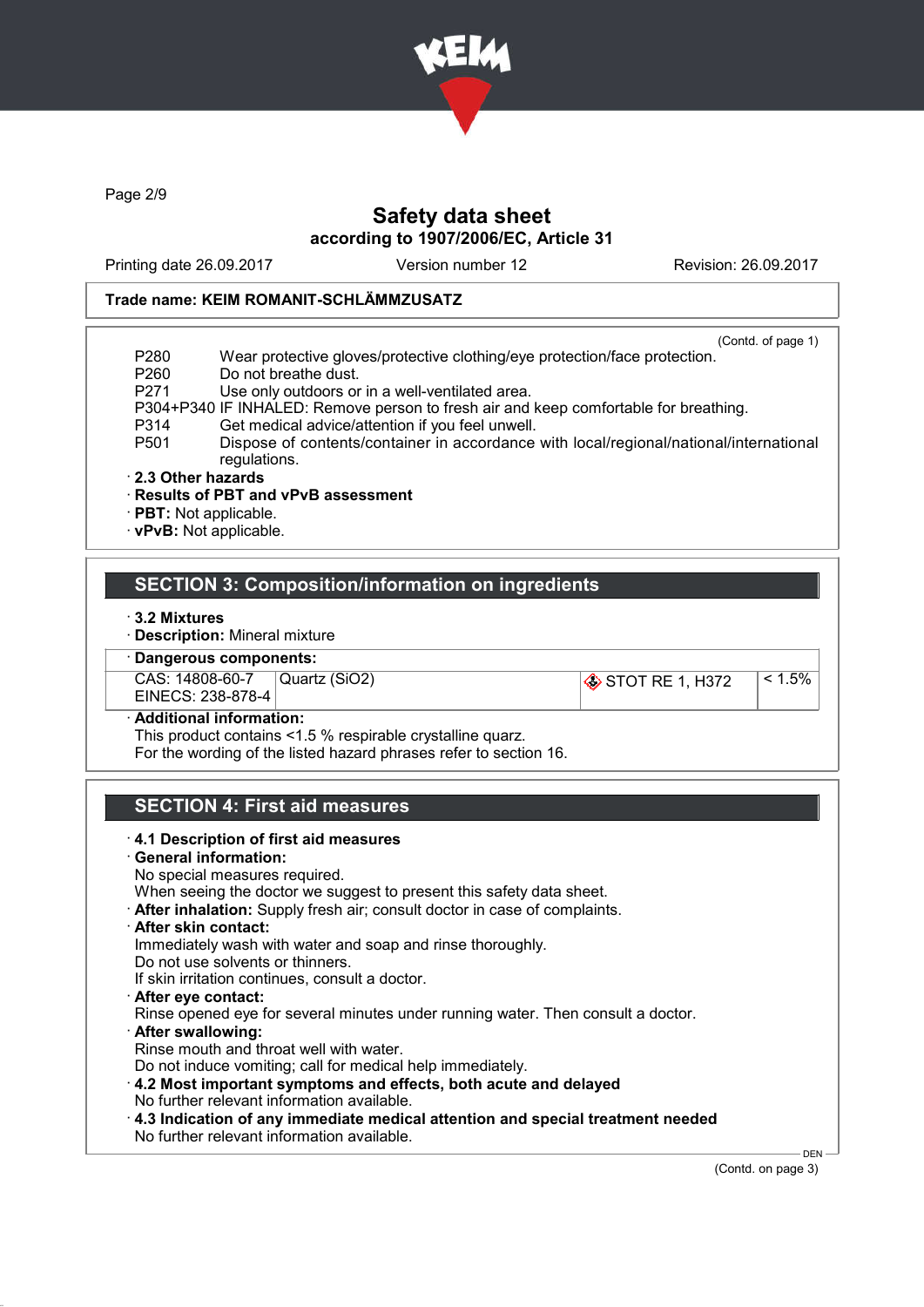

Page 3/9

# Safety data sheet according to 1907/2006/EC, Article 31

Printing date 26.09.2017 Version number 12 Revision: 26.09.2017

## Trade name: KEIM ROMANIT-SCHLÄMMZUSATZ

(Contd. of page 2)

## SECTION 5: Firefighting measures

- · 5.1 Extinguishing media
- · Suitable extinguishing agents:
- Product itself does not burn. Co-ordinate fire-fighting measures to the fire surroundings.
- · 5.2 Special hazards arising from the substance or mixture No further relevant information available.
- · 5.3 Advice for firefighters
- · Protective equipment: Wear self-contained respiratory protective device.
- · Additional information In case of fire do not breathe smoke, fumes and vapours.

# SECTION 6: Accidental release measures

| 6.1 Personal precautions, protective equipment and emergency procedures      |
|------------------------------------------------------------------------------|
| Ensure adequate ventilation                                                  |
| Avoid formation of dust.                                                     |
| Do not inhale dust.                                                          |
| Avoid contact with skin and eyes.                                            |
| Use respiratory protective device against the effects of fumes/dust/aerosol. |
| Respect the protection rules (see section 7 a. 8).                           |
| 6.2 Environmental precautions:                                               |
| Do not allow product to reach soil, sewage system or any water course.       |
| Follow local governmental rules and regulations.                             |
| 6.3 Methods and material for containment and cleaning up:                    |
| Pick up mechanically.                                                        |
| Avoid formation of dust.                                                     |
| Dispose of the material collected according to regulations.                  |
| Clear contaminated areas thoroughly.                                         |
| $\cdot$ 6.4 Reference to other sections                                      |

See Section 7 for information on safe handling. See Section 8 for information on personal protection equipment. See Section 13 for disposal information.

# SECTION 7: Handling and storage

· 7.1 Precautions for safe handling Keep receptacles tightly sealed. Prevent formation of dust. Do not inhale dust. Avoid contact with skin and eyes. See item 8 for information about suitable protective equipment and technical precautions. Respect the protection rules. Information about fire - and explosion protection: The product is not flammable. No special measures required.

(Contd. on page 4)

DEN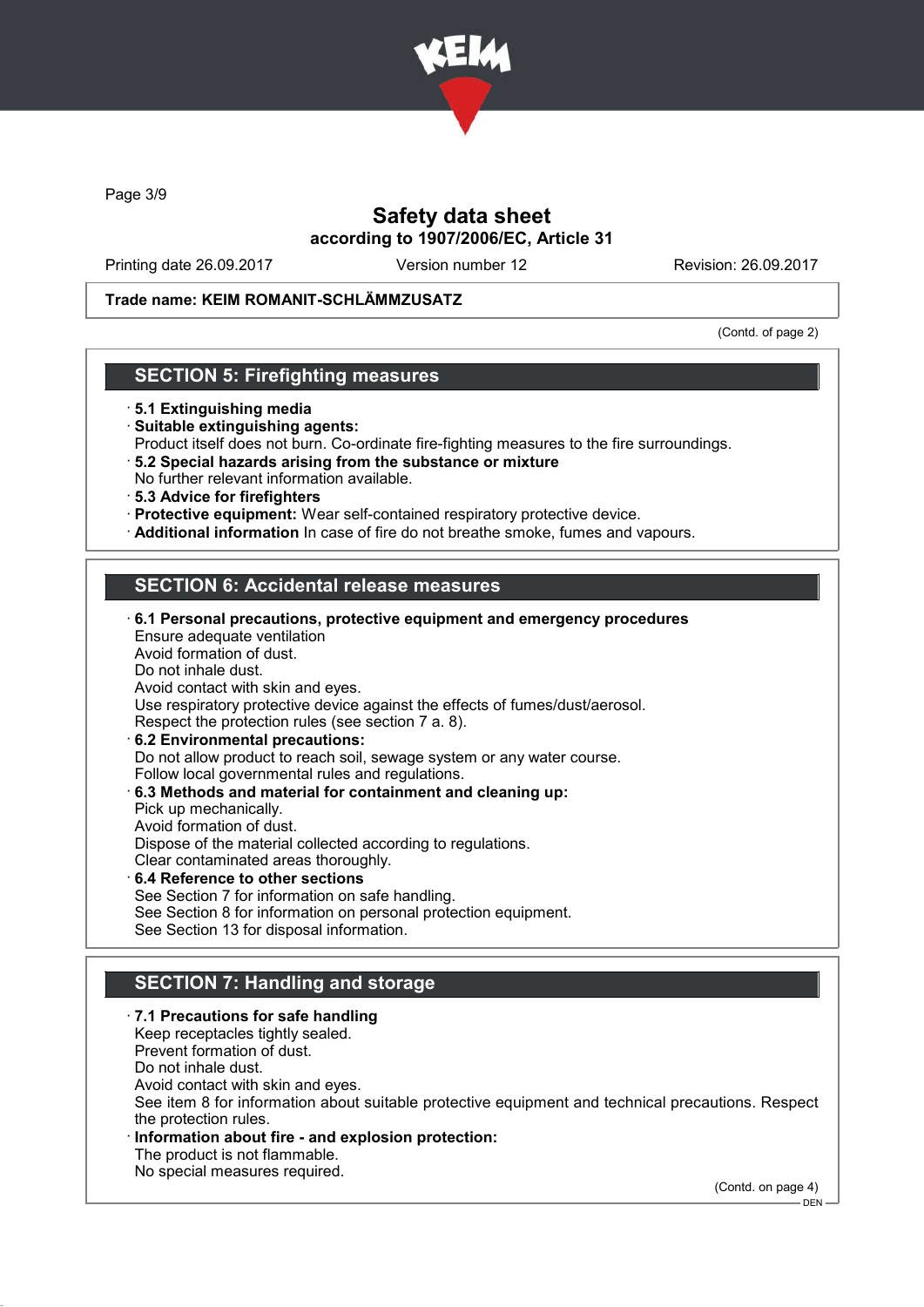

Page 4/9

# Safety data sheet according to 1907/2006/EC, Article 31

Printing date 26.09.2017 Version number 12 Revision: 26.09.2017

# Trade name: KEIM ROMANIT-SCHLÄMMZUSATZ

|                                                                                                          | (Contd. of page 3) |
|----------------------------------------------------------------------------------------------------------|--------------------|
| .7.2 Conditions for safe storage, including any incompatibilities                                        |                    |
| · Storage:<br>Requirements to be met by storerooms and receptacles:                                      |                    |
| Keep in the original containers in a cool and dry place.                                                 |                    |
| Store only in unopened original receptacles.                                                             |                    |
| · Information about storage in one common storage facility: Not required.                                |                    |
| · Further information about storage conditions:<br>Avoid dust formations and deposits.                   |                    |
| Protect from humidity and water.                                                                         |                    |
| Store in cool, dry conditions in well sealed receptacles.                                                |                    |
| Protect from frost.                                                                                      |                    |
| Protect from heat and direct sunlight.<br>Storage class: 13                                              |                    |
| · 7.3 Specific end use(s) No further relevant information available.                                     |                    |
|                                                                                                          |                    |
|                                                                                                          |                    |
| <b>SECTION 8: Exposure controls/personal protection</b>                                                  |                    |
| 8.1 Control parameters                                                                                   |                    |
| · Ingredients with limit values that require monitoring at the workplace:                                |                    |
| <b>General Threshold Limit Value for Dust:</b>                                                           |                    |
| total dust (inhalable fraction) MAK 4 mg/m <sup>3</sup>                                                  |                    |
| 14808-60-7 Quartz (SiO2)                                                                                 |                    |
| MAK (Germany) alveolengängige Fraktion                                                                   |                    |
| Additional information: The lists valid during the making were used as basis.                            |                    |
| 8.2 Exposure controls                                                                                    |                    |
| · Personal protective equipment:                                                                         |                    |
| · General protective and hygienic measures:<br>Do not inhale dust / smoke / mist.                        |                    |
| Avoid contact with the eyes and skin.                                                                    |                    |
| · Respiratory protection:                                                                                |                    |
| In case of brief exposure or low pollution use respiratory filter device. In case of intensive or longer |                    |
| exposure use self-contained respiratory protective device.<br>Short term filter device:                  |                    |
| Filter: P2                                                                                               |                    |
| · Protection of hands: Protective gloves                                                                 |                    |
| <b>Material of gloves</b>                                                                                |                    |
| suitable material e.g.:                                                                                  |                    |
| Nitrile impregnated cotton-gloves                                                                        |                    |
| PVC or PE gloves<br>Recommended thickness of the material: $\geq 0.5$ mm                                 |                    |
| The selection of the suitable gloves does not only depend on the material, but also on further marks     |                    |
| of quality and varies from manufacturer to manufacturer. As the product is a preparation of several      |                    |
| substances, the resistance of the glove material can not be calculated in advance and has therefore      |                    |
| to be checked prior to the application.                                                                  | (Contd. on page 5) |
|                                                                                                          | $DEN -$            |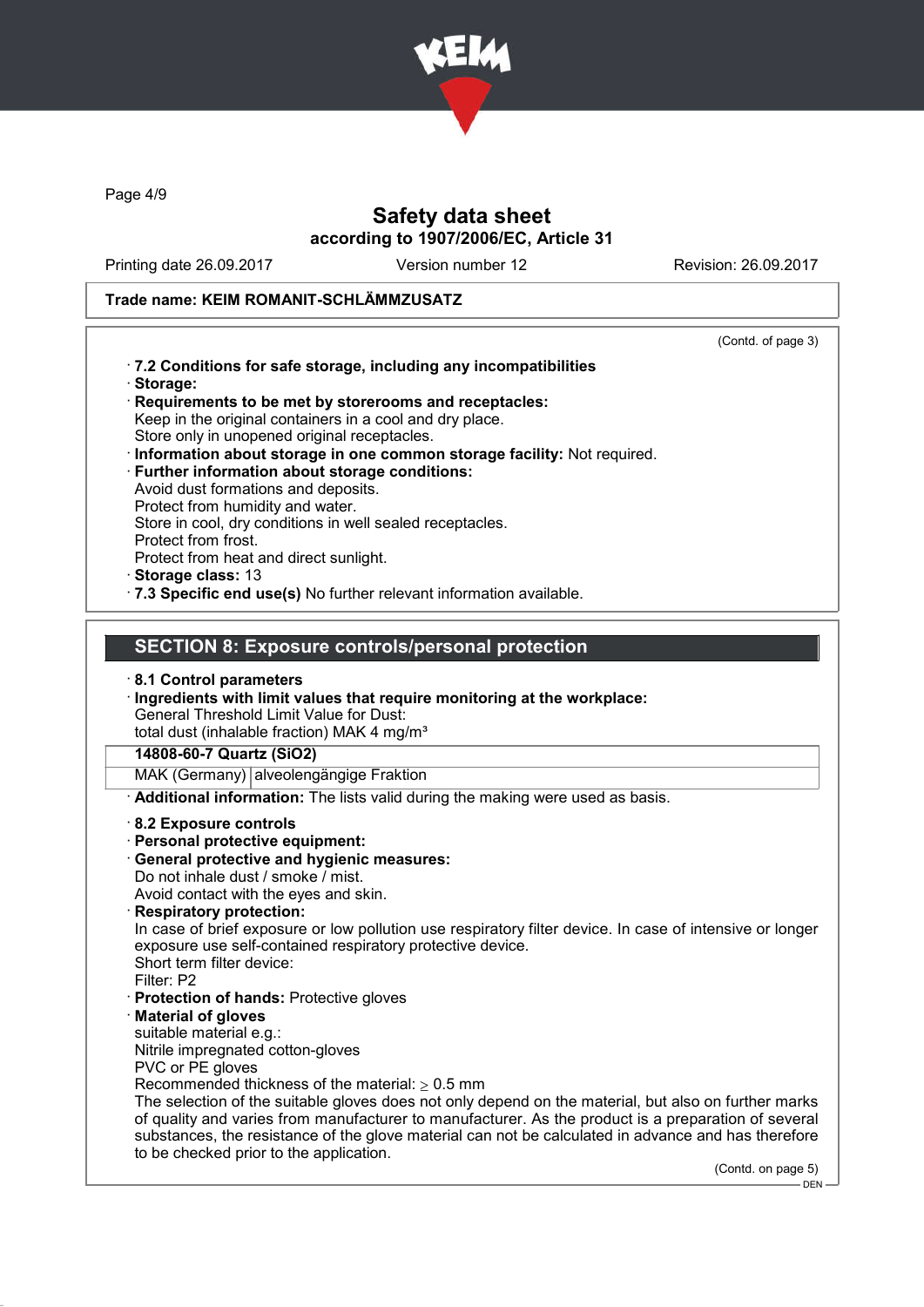

Page 5/9

# Safety data sheet according to 1907/2006/EC, Article 31

Printing date 26.09.2017 Version number 12 Revision: 26.09.2017

# Trade name: KEIM ROMANIT-SCHLÄMMZUSATZ

(Contd. of page 4)

### · Penetration time of glove material

Value for the permeation: Level  $\geq 6$  (480 min)

The determined penetration times according to EN 374 part III are not performed under practical conditions. Therefore a maximum wearing time, which corresponds to 50% of the penetration time, is recommended.

The exact break trough time has to be found out by the manufacturer of the protective gloves and has to be observed.

### · Eye protection:

In a dusty environment wear protective goggles.

Tightly sealed goggles

· Body protection: Protective work clothing

· Limitation and supervision of exposure into the environment See Section 12 and 6.2

# SECTION 9: Physical and chemical properties

| $\cdot$ 9.1 Information on basic physical and chemical properties |                                               |  |  |  |
|-------------------------------------------------------------------|-----------------------------------------------|--|--|--|
| <b>General Information</b>                                        |                                               |  |  |  |
| Appearance:<br>Form:                                              |                                               |  |  |  |
| Colour:                                                           | Powder                                        |  |  |  |
| Odour:                                                            | Light grey<br>Odourless                       |  |  |  |
| <b>Odour threshold:</b>                                           | Not determined.                               |  |  |  |
|                                                                   |                                               |  |  |  |
| · pH-value:                                                       | Not applicable.                               |  |  |  |
| <b>Change in condition</b>                                        |                                               |  |  |  |
| <b>Melting point/freezing point:</b>                              | Undetermined.                                 |  |  |  |
| Initial boiling point and boiling range: Undetermined.            |                                               |  |  |  |
| · Flash point:                                                    | Not applicable.                               |  |  |  |
| · Flammability (solid, gas):                                      | Product is not flammable.                     |  |  |  |
| · Ignition temperature:                                           | Not determined.                               |  |  |  |
| · Decomposition temperature:                                      | Not determined.                               |  |  |  |
| · Auto-ignition temperature:                                      | Product is not selfigniting.                  |  |  |  |
| <b>Explosive properties:</b>                                      | Product does not present an explosion hazard. |  |  |  |
| <b>Explosion limits:</b>                                          |                                               |  |  |  |
| Lower:                                                            | Not applicable.                               |  |  |  |
| Upper:                                                            | Not applicable.                               |  |  |  |
| <b>Oxidising properties</b>                                       | Not applicable.                               |  |  |  |
| · Vapour pressure:                                                | Not applicable.                               |  |  |  |
| · Density:                                                        | Not determined.                               |  |  |  |
| · Bulk density at 20°C:                                           | 1.0-1.1* $kg/dm3$                             |  |  |  |
| · Relative density                                                | Not determined.                               |  |  |  |
|                                                                   | (Contd. on page 6)                            |  |  |  |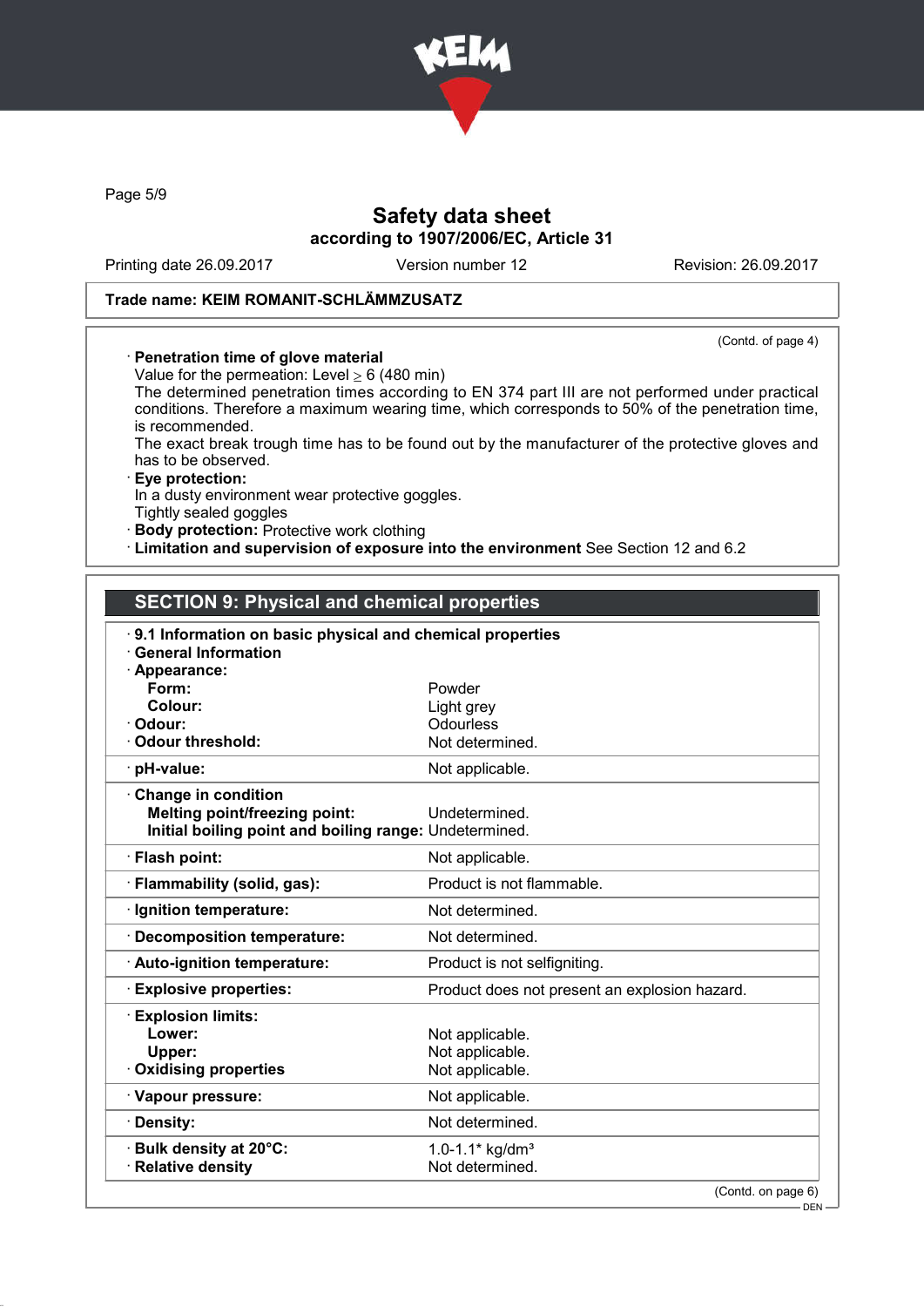

Page 6/9

# Safety data sheet according to 1907/2006/EC, Article 31

Printing date 26.09.2017 Version number 12 Revision: 26.09.2017

### Trade name: KEIM ROMANIT-SCHLÄMMZUSATZ

|                                                 | (Contd. of page 5)                                                              |
|-------------------------------------------------|---------------------------------------------------------------------------------|
| · Vapour density                                | Not applicable.                                                                 |
| · Evaporation rate                              | Not applicable.                                                                 |
| · Solubility in / Miscibility with              |                                                                                 |
| water:                                          | Insoluble.                                                                      |
| $\cdot$ Partition coefficient: n-octanol/water: | Not applicable.                                                                 |
| · Viscosity:                                    |                                                                                 |
| Dynamic:                                        | Not applicable.                                                                 |
| Kinematic:                                      | Not applicable.                                                                 |
| $\cdot$ 9.2 Other information                   | * The values are for freshly produced material and may<br>change with the time. |

## SECTION 10: Stability and reactivity

- · 10.1 Reactivity No further relevant information available.
- · 10.2 Chemical stability Stable under normal conditions of storage and use.
- · Thermal decomposition / conditions to be avoided:
- No decomposition if used according to specifications.
- · 10.3 Possibility of hazardous reactions No dangerous reactions known.
- · 10.4 Conditions to avoid Humidity
- · 10.5 Incompatible materials: No further relevant information available.
- · 10.6 Hazardous decomposition products:

No hazardous decomposition products if stored and handled as prescribed.

# SECTION 11: Toxicological information

- · 11.1 Information on toxicological effects
- · Acute toxicity Based on available data, the classification criteria are not met.
- · Primary irritant effect:
- · Skin corrosion/irritation Frequent persistent contact with the skin may cause skin irritation.
- · Serious eye damage/irritation Product powder can cause temporary mechanical eye irritation.
- · during inhalation: Irritant effect possible.
- · during swallowing: Irritant effect possible
- · Respiratory or skin sensitisation Based on available data, the classification criteria are not met.
- · Other information (about experimental toxicology):
- Experimental analysis are not available. The product was not tested. The statements on toxicology have been derived from the properties of
	- the individual components.
- · CMR effects (carcinogenity, mutagenicity and toxicity for reproduction) not applicable
- · Germ cell mutagenicity Based on available data, the classification criteria are not met. · Carcinogenicity Based on available data, the classification criteria are not met.
- · Reproductive toxicity Based on available data, the classification criteria are not met.
- · STOT-single exposure Based on available data, the classification criteria are not met.

(Contd. on page 7)  $-$  DEN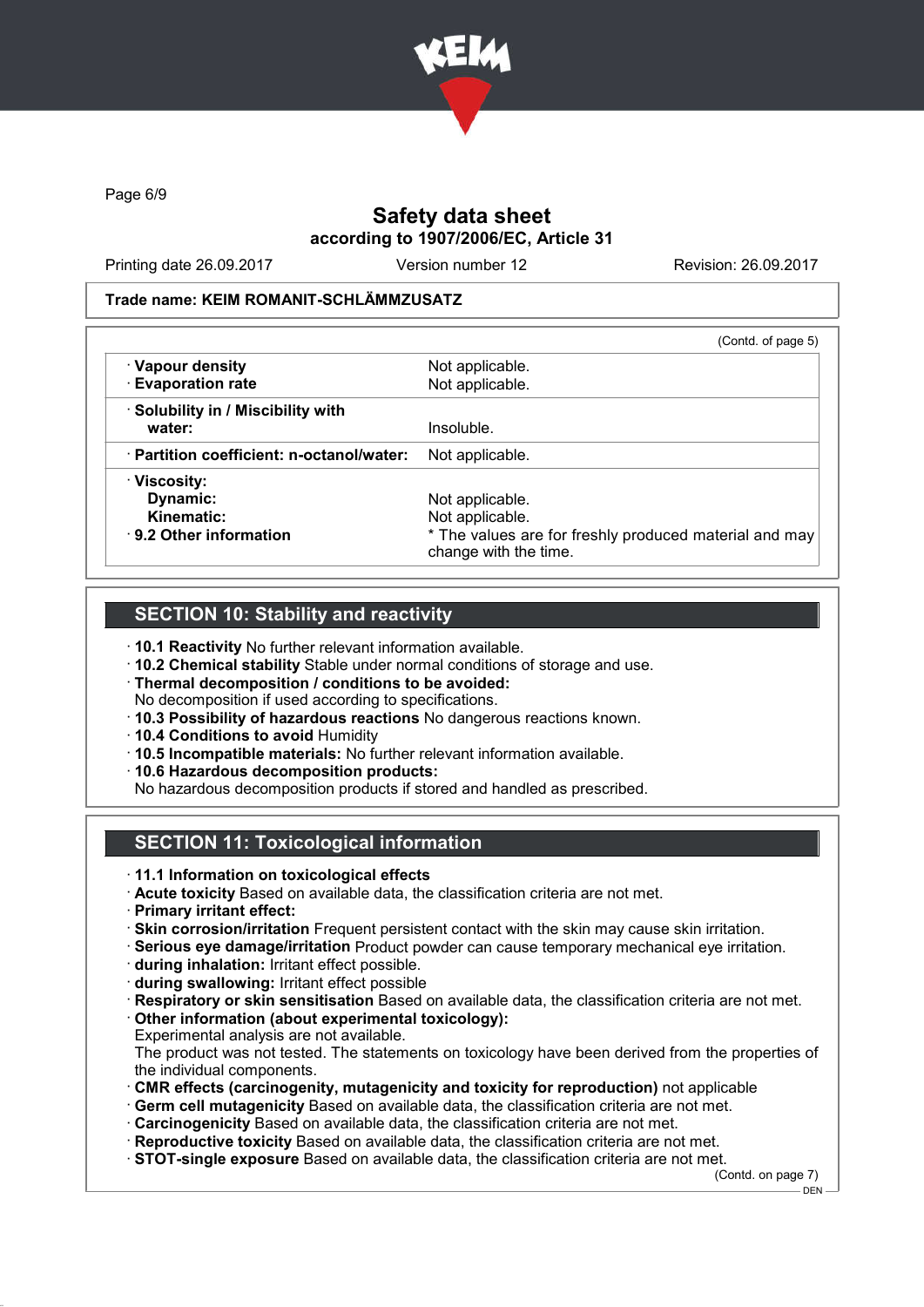

Page 7/9

# Safety data sheet according to 1907/2006/EC, Article 31

Printing date 26.09.2017 Version number 12 Revision: 26.09.2017

(Contd. of page 6)

## Trade name: KEIM ROMANIT-SCHLÄMMZUSATZ

### · STOT-repeated exposure

May cause damage to the lung through prolonged or repeated exposure. Route of exposure: Inhalation.

· Aspiration hazard Based on available data, the classification criteria are not met.

# SECTION 12: Ecological information

#### · 12.1 Toxicity

- · Aquatic toxicity: No further relevant information available.
- · 12.2 Persistence and degradability No further relevant information available.
- · 12.3 Bioaccumulative potential No further relevant information available.
- · 12.4 Mobility in soil No further relevant information available.
- · Additional ecological information:

### · AOX-indication:

Due to the substance of content which do not include organic jointed halogens, the product can not take influence on the AOX-load of the waste water.

· According to the formulation contains the following heavy metals and compounds from the EU guideline NO. 2006/11/EC:

According to our current data base the product does not consist of any heavy metals or substances of EU-directives 76/464/EWG.

#### · General notes:

Generally not hazardous for water

At present there are no ecotoxicological assessments.

The statements on ecotoxicology have been derived from the properties of the individual components.

### · 12.5 Results of PBT and vPvB assessment

- · PBT: Not applicable.
- · vPvB: Not applicable.

· 12.6 Other adverse effects No further relevant information available.

## SECTION 13: Disposal considerations

### · 13.1 Waste treatment methods

· Recommendation

Disposal must be made according to official regulations.

Must not be disposed with household garbage. Do not allow product to reach sewage system.

### · European waste catalogue

08 01 12 waste paint and varnish other than those mentioned in 08 01 11

· Uncleaned packaging:

· Recommendation: Disposal must be made according to official regulations.

· Recommended cleansing agents: Water, if necessary with cleansing agents.

(Contd. on page 8)

DEN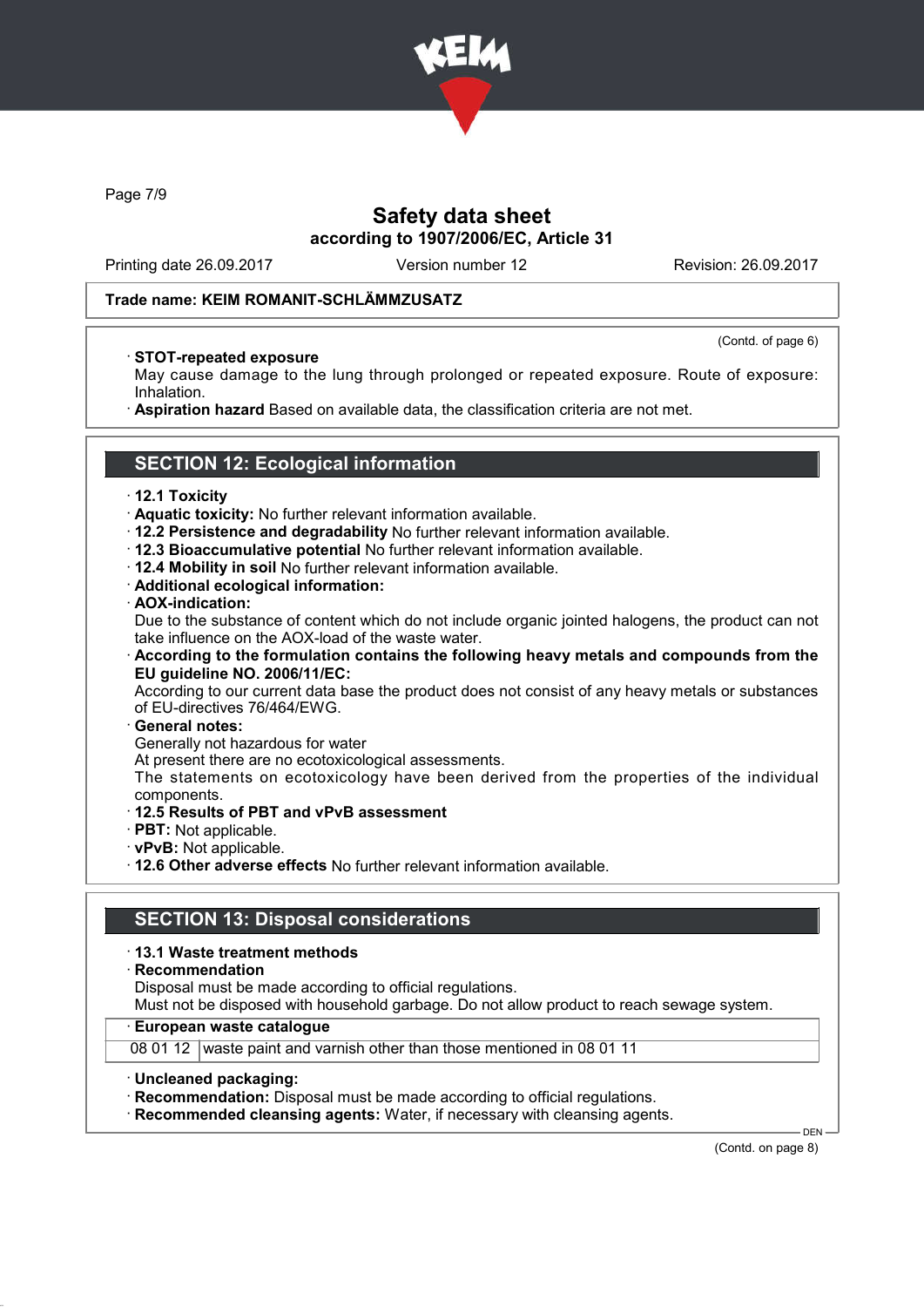

Page 8/9

# Safety data sheet according to 1907/2006/EC, Article 31

Printing date 26.09.2017 Version number 12 Revision: 26.09.2017

Trade name: KEIM ROMANIT-SCHLÄMMZUSATZ

(Contd. of page 7)

| <b>SECTION 14: Transport information</b>                                                      |                                                               |  |
|-----------------------------------------------------------------------------------------------|---------------------------------------------------------------|--|
| $\cdot$ 14.1 UN-Number<br>· ADR, IMDG, IATA                                                   | Void                                                          |  |
| 14.2 UN proper shipping name<br>· ADR, IMDG, IATA                                             | Void                                                          |  |
| 14.3 Transport hazard class(es)                                                               |                                                               |  |
| · ADR, IMDG, IATA<br>· Class                                                                  | Void                                                          |  |
| ⋅ 14.4 Packing group<br>· ADR, IMDG, IATA                                                     | Void                                                          |  |
| 14.5 Environmental hazards:<br>· Marine pollutant:                                            | No.                                                           |  |
| 14.6 Special precautions for user                                                             | Not applicable.                                               |  |
| 14.7 Transport in bulk according to Annex II<br>of Marpol and the IBC Code<br>Not applicable. |                                                               |  |
| · Transport/Additional information:                                                           | No dangerous good in sense of these transport<br>regulations. |  |
| · UN "Model Regulation":                                                                      | Void                                                          |  |

# SECTION 15: Regulatory information

- · 15.1 Safety, health and environmental regulations/legislation specific for the substance or mixture
- · Labelling according to Regulation (EC) No 1272/2008 For information on labelling please refer to section 2 of this document.
- · Directive 2012/18/EU
- · Named dangerous substances ANNEX I None of the ingredients is listed.
- · National regulations:
- · Waterhazard class: Generally not hazardous for water.
- · Other regulations, limitations and prohibitive regulations
- · Please note:
- TRGS 200 (Germany) TRGS 500 (Germany)
- TRGS 510 (Germany)
- TRGS 900 (Germany)
- · Substances of very high concern (SVHC) according to REACH, Article 57 not applicable
- · Product-Code/Giscode: ---

(Contd. on page 9)

 $-$  DEN  $-$